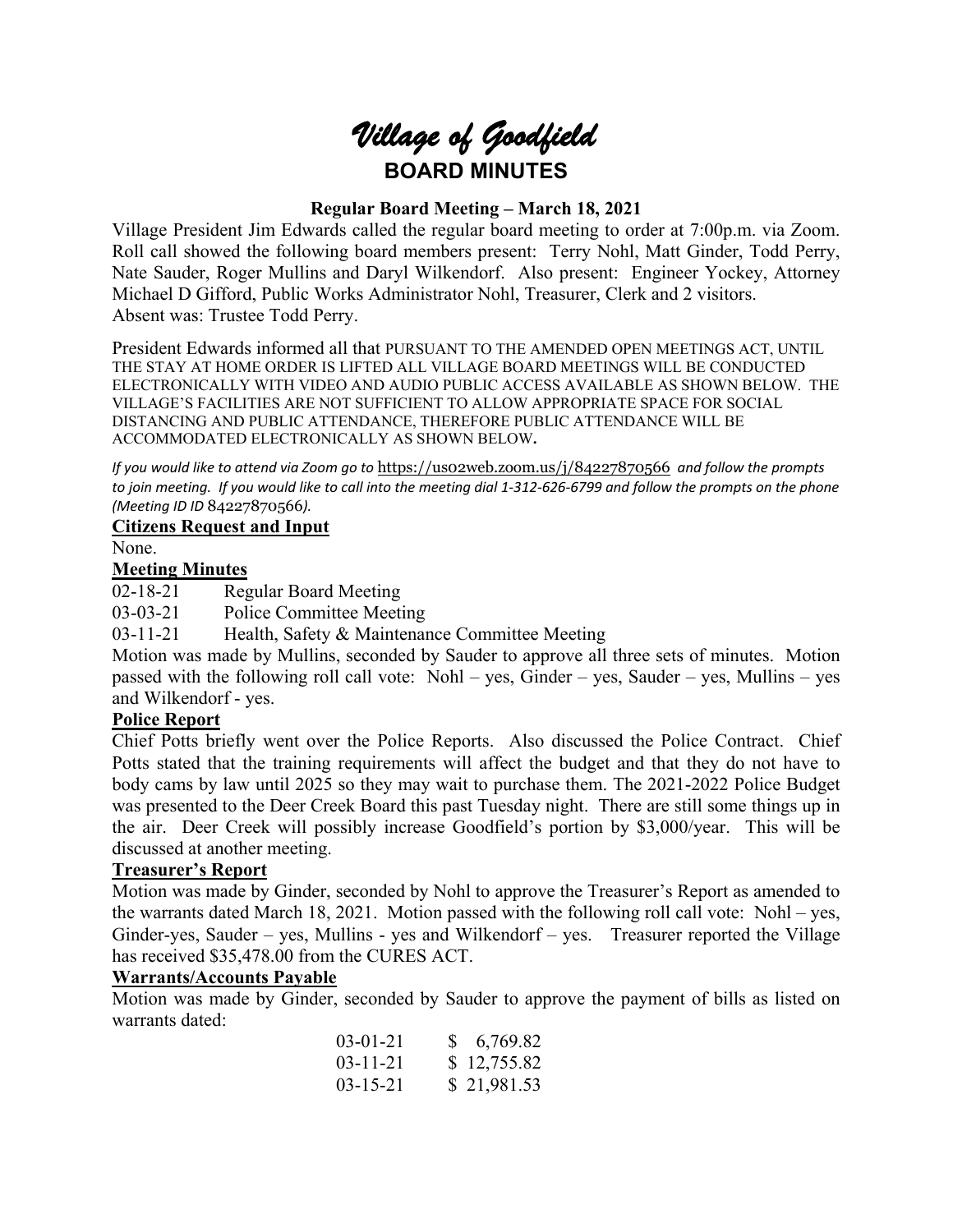Motion passed with the following roll call vote: Nohl – yes, Ginder – yes, Sauder yes, Mullins – yes and Wilkendorf – yes.

# **Transfers**

Motion was made by Nohl, seconded by Wilkendorf to approve the following transfers:

- \$5,464.04 from O&M Checking to General Fund Checking
- \$45,000.00 from General Fund Money Market to General Fund Checking
- \$4,000.00 from General Fund Money Market to Building Fund Money Market
- \$25,000.00 from O&M Checking to O&M Money Market
- \$ 7,500.00 from O&M Checking to Pledged Revenue (Bond Pmt)
- \$ 0.00 from TIF Fund to General Fund Checking
- \$ 0.00 from Bond Repayment Fund to General Fund Checking

Motion passed with the following roll call vote: Nohl – yes, Ginder-yes, Sauder – yes, Mullins yes and Wilkendorf – yes.

# **Payment of outstanding invoices upon request of Village Engineer** There were no outstanding invoices.

# **PUBLIC WORKS ADMINISTRATOR/VILLAGE ENGINEER REPORT**

**WATER TREATMENT PLANT/DISTRIBUTION SYSTEM**

Nothing discussed.

**SEWER TREATMENT PLANT/COLLECTION SYSTEM** Nothing discussed.

# **SANITARY SEWER COLLECTION SYSTEM ISSUES** Nothing discussed.

# **ATTORNEY REPORT**

Attorney Gifford informed the Board that through new legislation that was recently signed there may be more money available through the CURES ACT.

# **VILLAGE PRESIDENT'S REPORT**

Village resident Hank Melton has expressed interest in being on the Planning Commission. His appointment will be added to the agenda for April.

President Edwards was notified that through the American Rescue Plan the Village would be eligible for \$121,018.00. EDC said to be patient and do your due diligence.

Andy Edgar, CNH, sent an email to the Village that as part of a community outreach effort he has been tasked with determining if there is interest for establishing a sustainable community foodbank (garden) for the benefit of the community or if we could support a habitat restoration project in Goodfield Park? PWA Nohl will contact Andy to get more information.

# **OLD BUSINESS**

# **Comprehensive Plan/Mile and a half radius map**

A Planning Committee Meeting will be set in the near future.

**Ingress/Egress Easement for Sanitary Sewer Trunk Main**

PWA Nohl sent letter to Railroad regarding ingress/egress Easement and is waiting for their response.

# **Raymond & Cleveland Street Right of Way**

The Village has not received Mr. Coulter's Right of Way documents.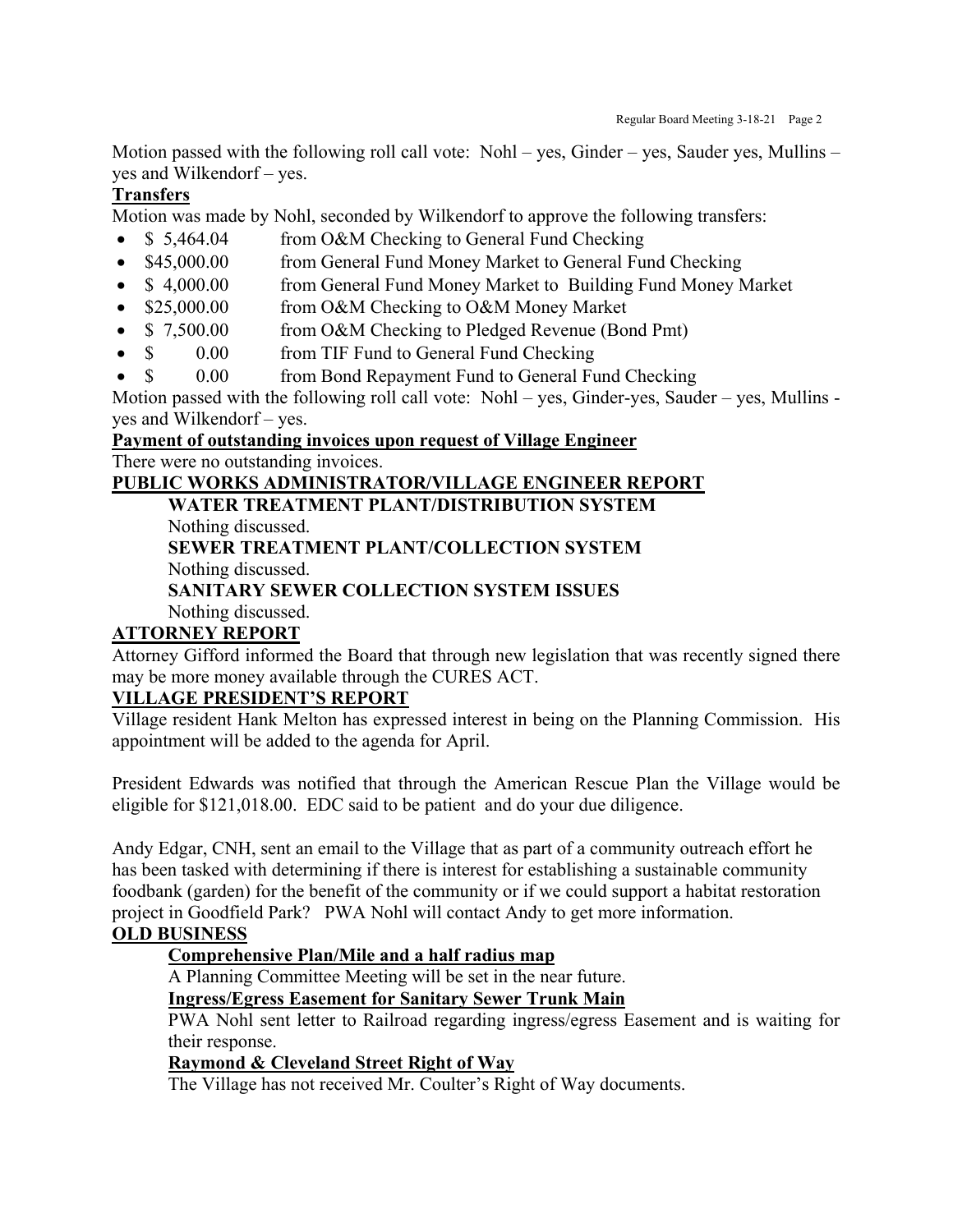#### **Sewer Main Easement – Dr. Merheb & Barn III**

Nothing discussed.

#### **Amendment to Timberline Mobile Estates Water Service Agreement – Letter of Credit**

Nothing discussed.

**Consolidated Election – April 6, 2021** 

#### Nothing discussed.

#### **Executive Session 2(c-11) of the Open Meetings Act to discuss threatened litigation**

Motion was made by Sauder, seconded by Nohl to enter into Executive Session under 2(c-11) of the Open Meetings Act. Motion passed with the following roll call vote: Nohl – yes, Ginder yes, Sauder – yes, Mullins - yes and Wilkendorf – yes.

Board entered into Executive Session at 7:26pm.

Motion to reconvene and go back into Regular Session was made by Ginder, seconded by Sauder. Motion passed with the following roll call vote: Nohl – yes, Ginder – yes, Sauder – yes, Mullins – yes and Wilkendorf – yes. No action was taken in Exec. Session.

#### **Well #2 Replacement**

Samples have been taken and sent to lab. PWA is scheduling work with Ebert's now.

# **Sewer Use Ordinance**

Engineer Yockey has made some proposed revisions to Chapter 12 of the Village Code. He would like to share these with the Water  $\&$  Sewer Committee meeting prior to the

next Board Meeting. A Water & Sewer Committee meeting will be set.

# **Martin Drive Water Main Loop**

Engineer Yockey has the design completed. Next step is to apply for an EPA construction permit. Last month the Board approved to authorize Engineer Yockey to do design, topo and request an EPA permit. Estimated cost was about \$8,000. Engineer Yockey sent drawings to PWA Nohl to review.

# **Dietrich Preliminary Plat**

Mr. Dietrich did ask Lewis, Yockey & Brown to work with him on Preliminary Plat. At the next Board meeting he should know more about design. Trustee Wilkendorf asked how he is planning to address zoning differences. Daryl said a group of citizen's would like to speak with Mr. Dietrich regarding this. Engineer Yockey will have Mr. Dietrich call Trustee Wilkendorf.

## **Salt/Cinder Storage Building**

Salt/cinder storage building was discussed at Health, Safety & Maintenance Committee. PWA Nohl and Mike Carr are working on getting budgetary costs.

## **NEW BUSINESS**

## **Liquor License Renewal Request from Freedom Oil**

Chief Pott's stated he has had no problems with Freedom Oil. Trustee Wilkendorf asked if the Certificate of Insurance has been verified. This topic will be tabled until the April Regular Board Meeting..

## **Liquor License Renewal from Barn III**

Clerk has not received information from Barn III yet. Tabled until the April Regular Board Meeting.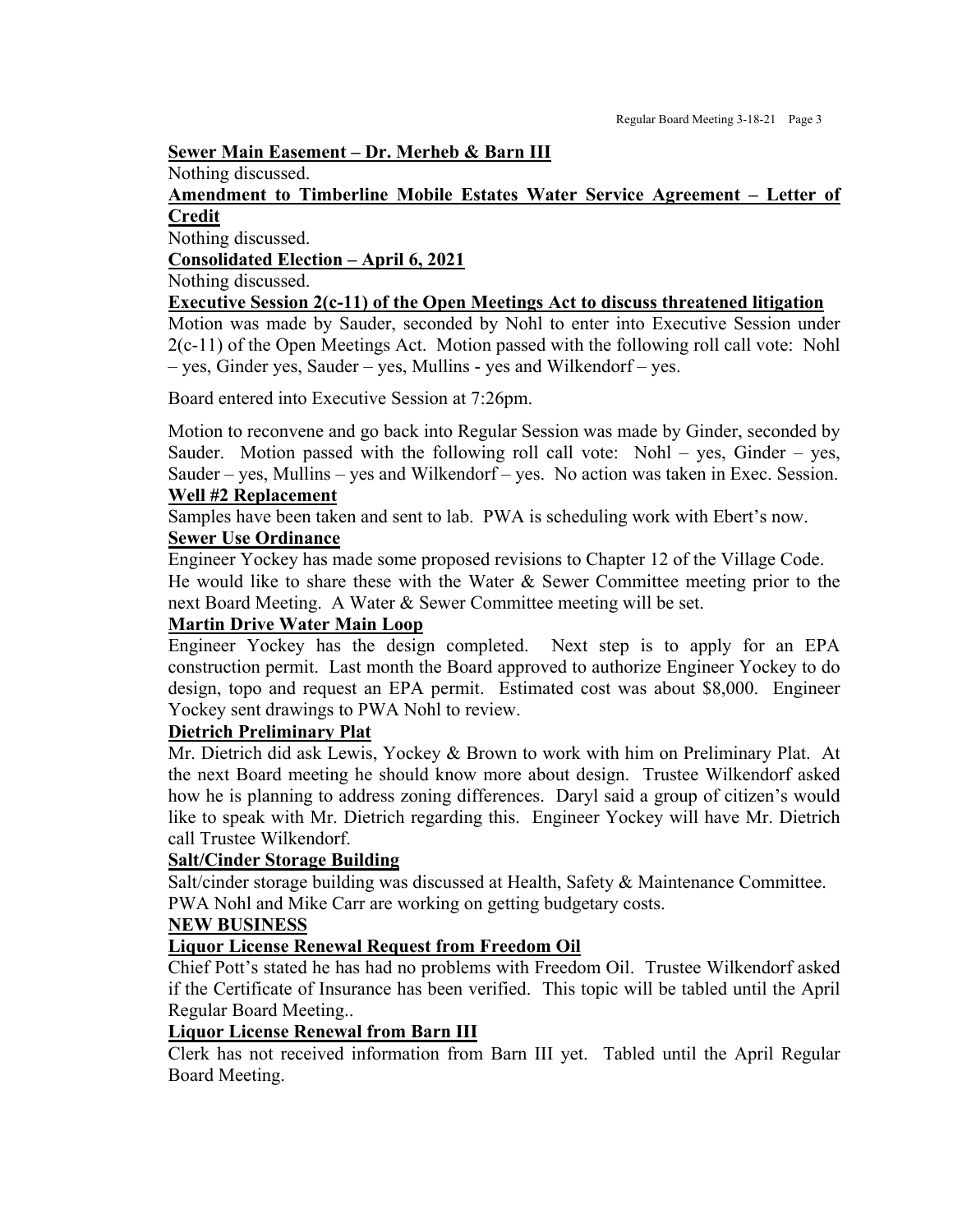# **Police Contract**

President Edwards has discussed contract with Chief Potts. Edwards personally does not think Deer Creek is being unreasonable and wondered if they would consider doing a 2 year contract. Chief Potts feels that in this day and time that it would be a protection for Goodfield. Trustee Wilkendorf stated when the Village is contracting for services only, Goodfield should not be paying as much. Chief Potts will get a breakdown to the Village.

# **An Ordinance providing for the issue of Taxable General Obligation Refunding Bonds (Alternate Revenue Source), Series 2021, of the Village, for the purpose of refunding certain outstanding bonds of the Village, providing for the pledge of certain revenues to the payment of principal and interest on the bonds, providing for the levy of a direct annual tax sufficient to pay such principal and interest if the pledged revenues are insufficient to make such payment, and authorizing the sale of said bonds to the purchaser thereof.**

Motion was made by Nohl, seconded by Ginder to approve **Ordinance #21-01,** an Ordinance providing for the issue of Taxable General Obligation Refunding Bonds (Alternate Revenue Source), Series 2021, of the Village, for the purpose of refunding certain outstanding bonds of the Village, providing for the pledge of certain revenues to the payment of principal and interest on the bonds, providing for the levy of a direct annual tax sufficient to pay such principal and interest if the pledged revenues are insufficient to make such payment, and authorizing the sale of said bonds to the purchaser thereof. Motion passed with the following roll call vote: Nohl – yes, Ginder yes, Sauder – yes, Mullins – yes and Wilkendorf – yes.

## **An Ordinance authorizing and directing the execution of an Escrow Agreement in connection with the issue of Taxable General Obligation Refunding Bonds (Alternate Revenue Source), Series 2021, of the Village.**

Motion was made by Ginder, seconded by Wilkendorf to approve **Ordinance #21-02**, An Ordinance authorizing and directing the execution of an Escrow Agreement in connection with the issue of Taxable General Obligation Refunding Bonds (Alternate Revenue Source), Series 2021, of the Village. Motion passed with the following roll call vote: Nohl – yes, Ginder yes, Sauder – yes, Mullins – yes and Wilkendorf – yes.

# **Compact Track Loader Lease**

PWA obtained a quote for a lease agreement on a compact track loader. Currently Public Works rents a skid steer for \$ 1,000/week when needed, at least twice a year. They would use the skid steer more if the Village had one. Lease quote is \$6,477/year with an option to purchase for \$25,000 at the end of the lease. The Village would purchase the forks for \$1,200. Discussion followed on how often the skid steer would be used. Trustee Wilkendorf asked PWA Nohl to give an analysis on rental vs. leasing skid steer. Josh will meet with Daryl to discuss this.

## **Trailer Purchase**

Tabled.

## **Schedule Committee Meetings**

A Water & Sewer Committee Meeting will be scheduled soon.